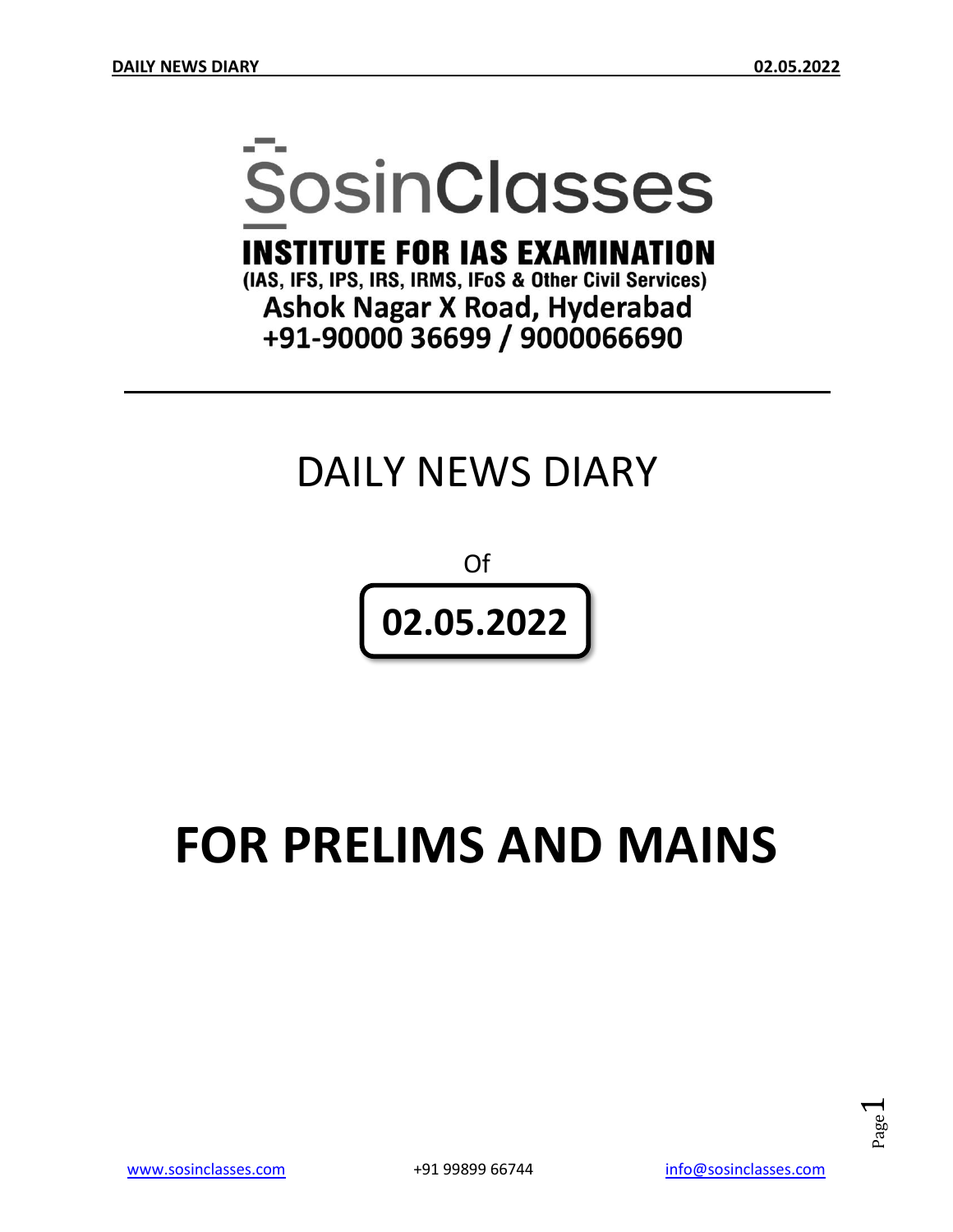Warm Greetings.

- $\triangleright$  DnD aims to provide every day news analysis in sync with the UPSC pattern.
- $\triangleright$  It is targeted at UPSC Prelims & Mains.
- $\triangleright$  Daily articles are provided in the form of Question and Answers
- To have a bank of mains questions.
- And interesting to read.
- Providing precise information that can be carried straight to the exam, rather than over dumping.

JOSINCIOSSES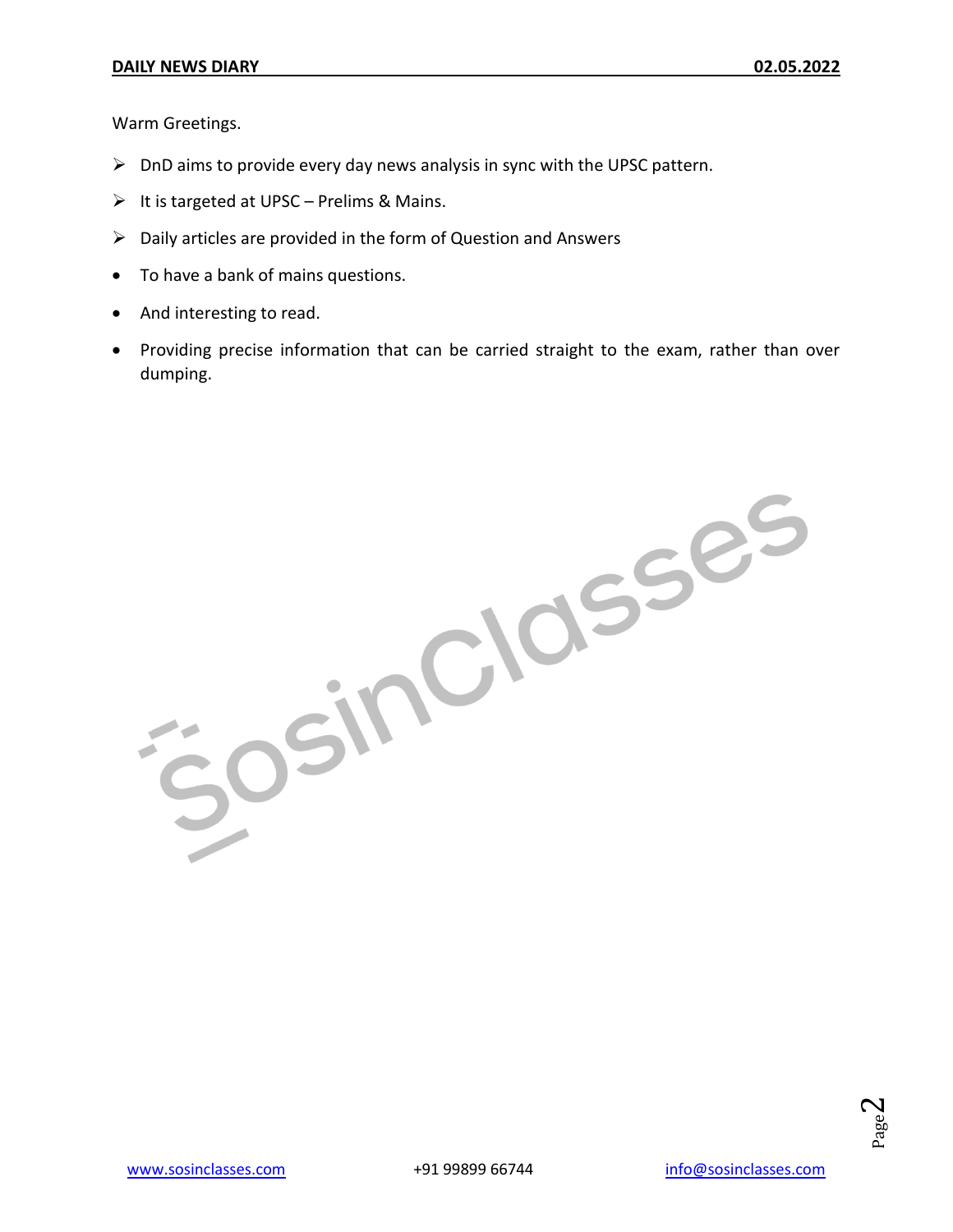## **INDEX**

#### **GS 2**

| <u>GS 3</u> |  |  |
|-------------|--|--|
|             |  |  |
|             |  |  |
|             |  |  |
|             |  |  |

|--|--|--|

Prelims practice questions………………………………………………………………………………………………….10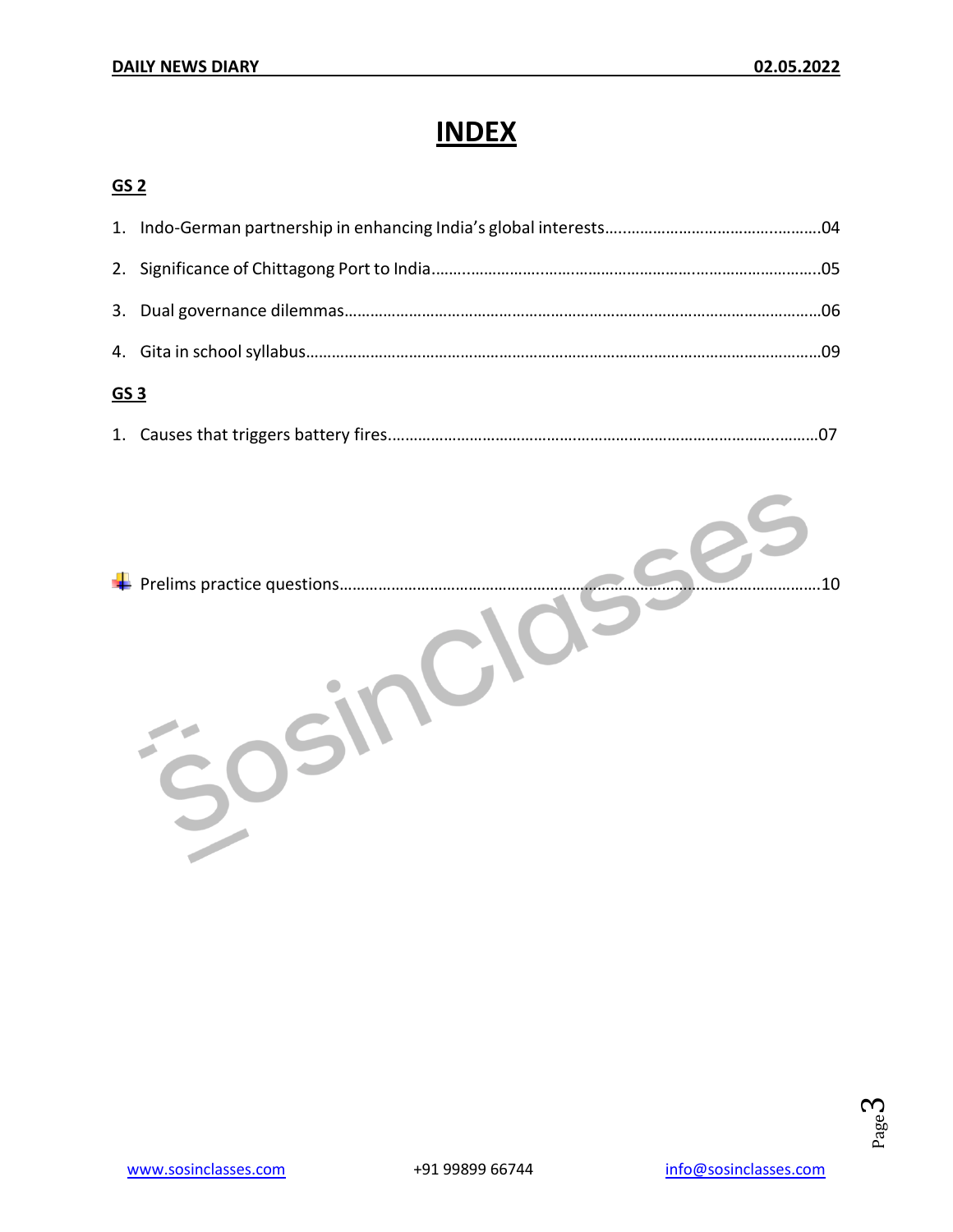#### **GS 2**

#### $\div$  **INTERNATIONAL RELATIONS**

#### **Q) Explain the growing significance of Indo-German partnership in enhancing India's global interests.**

#### **Context:**

Prime Minister Narendra Modi will visit Berlin for the biennial Inter-Governmental Consultations. The IGC invitation was initiated by Germany during the Ukraine crisis, indicating the importance of India as a global partner.

#### **Mutual interests of India and Germany:**

- India and Germany are strategic partners. The partnership mostly deals with climate and sustainability issues. There are no traditional strategic elements like space, nuclear, or defence partnerships.
- Nevertheless, there is a strategic aspect to the revival amid the Ukraine crisis and the reordering it brings.
- Germany and India are supporters of globalisation. Unilateral sanctions ruin the gains that have occurred. It's in mutual interest to preserve these.
- Germany is the most reluctant in Europe to impose sanctions on Russia and on curbing engagement. It will suffer immense pain with the reduction in Russian energy supplies.
- Germany and India agree that Russia cannot be isolated, remain engaged with it and insist it must play within the rules.
- The need to preserve the sanctity of the G20, which India will host in 2023, is paramount. Germany would be happy to have India's voice at the next G7 summit in June.

#### **Common concerns regarding China:**

- With the Russian policy in tatters, the China-cautious partners seek to deal with Beijing as a systemic rival. The action against Russia could continue towards China.
- India does not want Russian action in Ukraine to distract from Chinese transgressions. A commonality of view on the threat from China to the international order is another aspect of the Indo-German strategic understanding.
- **The elements in Germany who are anxious about China are also deeply green. They should** be happy with India because over the last decade, the Indo-German partnership has deepened its climate friendly agenda.
- More than €1 billion annually is committed by Germany for various green ideas, including solar power, electric mobility, smart cities and Namami Gange. An enhanced partnership on climate, green infrastructure, sustainability and development for the next decade will be the mainstay of the Indo-German strategic partnership.

#### **Trade and investment objectives:**

1. Germany needs to enhance its trade and investment with India, which its Indo- Pacific policy guidelines advocate. The recent visit of the German state secretary for economic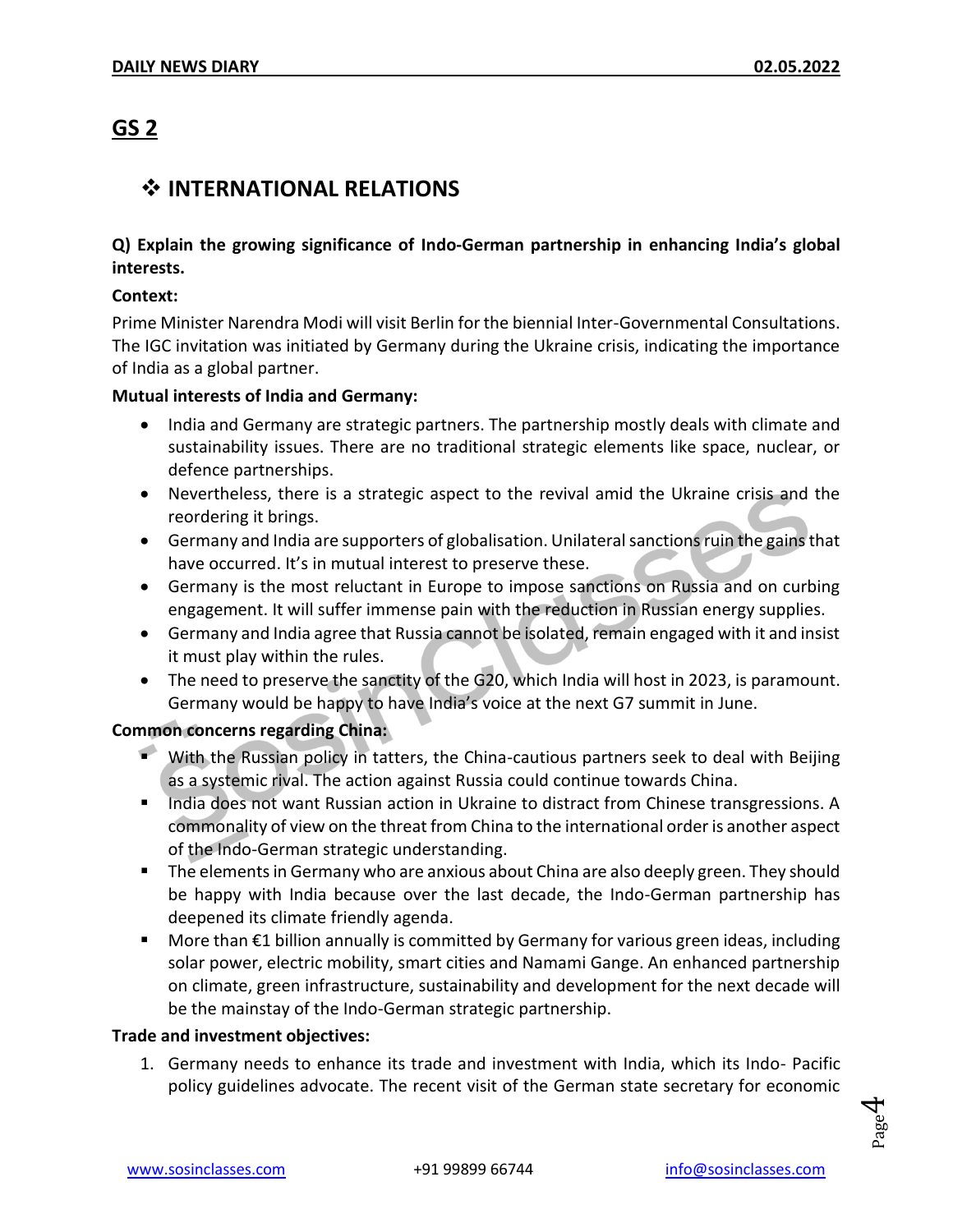cooperation and the brighter prospects for the India-EU FTA and investment agreements are encouraging.

- 2. German companies are moving from their individual production approach to supply chain production lines. By establishing regional or global manufacturing hubs in India, they may utilise India's FTA with ASEAN and access to Africa to enhance exports from India and attain the goals of the Indo-Pacific guidelines.
- 3. This could well be a type of China +1 policy. If this can be embedded in the German thinking, and used to wean Germany incrementally away from China, it will be a strategic boost to the Indo-German partnership.

#### *Source: Times of India*

#### **Q) Explain the significance of Chittagong Port to India.**

#### **Context:**

In a major development in India-Bangladesh ties, India has now gained access to the crucial Chittagong Port after it was offered by Bangladeshi PM Sheikh Hasina.



#### **Chittagong Port:**

- The Chittagong/Chattogram Port is the main seaport of Bangladesh.
- It is located in the port city of Chittagong and on the banks of the Karnaphuli River,
- The port handles eighty percent of Bangladesh's export-import trade, and has been used by India, Nepal and Bhutan for transhipment.
- According to Lloyd's, it ranked as the 58th busiest container port in the world in 2019. The port is one of the oldest in the world.
- Chittagong Port is now being developed and modernized with Chinese investment and help.
- If was widely believed that China will retain the right to use this port according to its plans and needs.

#### **Significance of the port:**

- The use of Chattogram port was made possible under an agreement that allows the use of Chattogram and Mongla ports as transhipment hubs.
- The port is significance for north-eastern states for enhancing connectivity between the neighboring countries.
- This will reduce the distance, time and cost of logistics for transporting goods.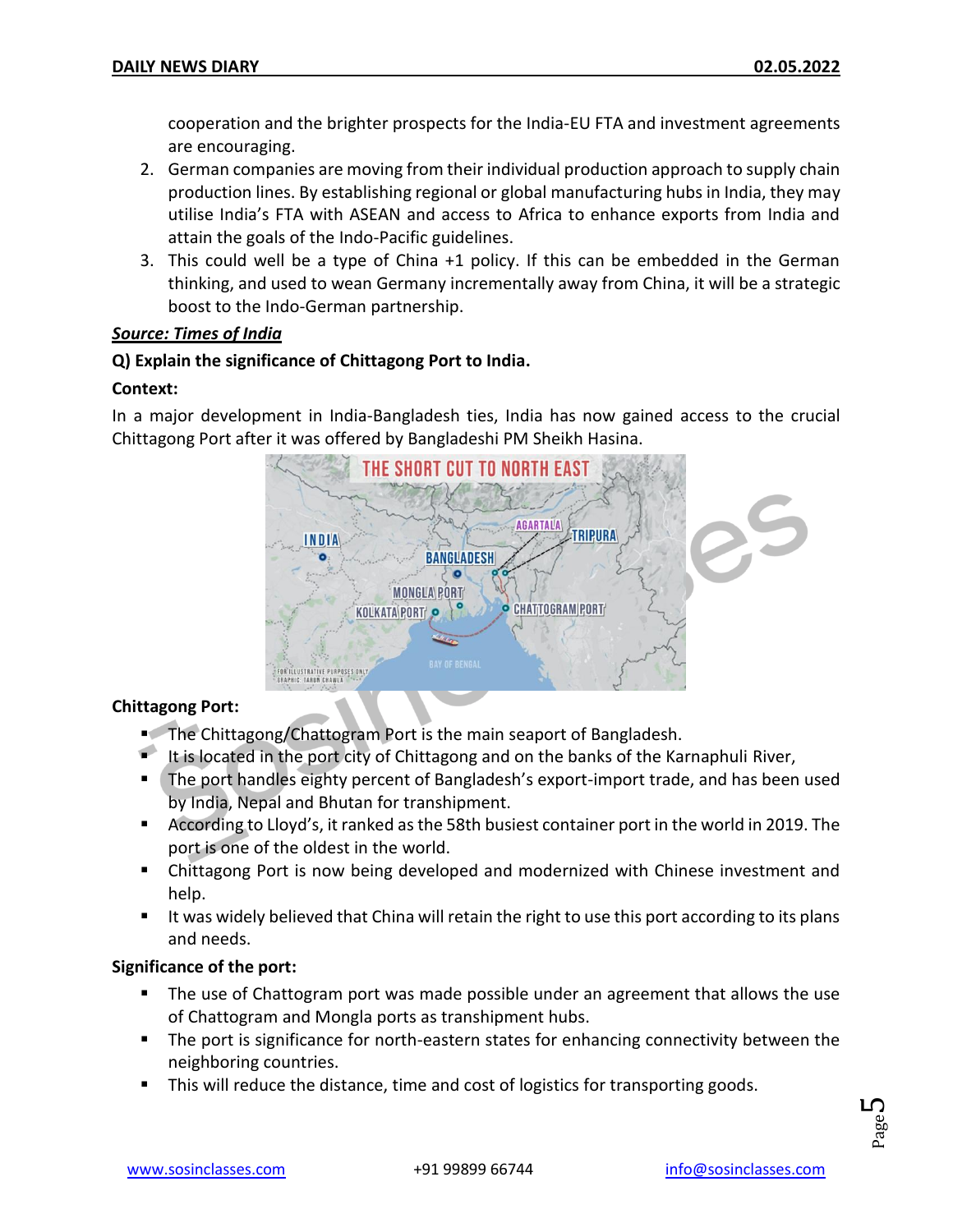Currently, the road route between West Bengal to the northeast covers a distance of over 1,200 km.

Some of the benefits India hopes from this new and shorter route are:

- 1. An additional connectivity route that's economical and environment-friendly
- 2. States like Tripura, Assam and Meghalaya to get access to a port for transportation of goods
- 3. Lend a fillip to multi-modal connectivity between India and Bangladesh
- 4. Ease stress on supply chains that have been disrupted by the pandemic
- 5. Important bridge for India to reach Southeast Asia, East Asia and beyond

#### **Benefits for Bangladesh:**

- **Filter** Fresh investment flow in the logistics sector
- New trade routes are expected to generate employment and give a fillip to transport, finance and insurance.
- Generate revenue by way of administrative and port-related fees
- **EXT** Lead to economic transformation of cities such as Cumilla, Tamabil and Akhaura as well.

#### **Conclusion:**

India has settled the four-decade-old land boundary issue and also showing positive attitude towards Teesta water sharing issue. At this moment, it is normal that Bangladesh would show some liberality towards use of ports.

*Source: The Economic Times*

#### **POLITY & GOVERNANCE**

#### **Q) Elucidate the dual governance dilemmas in the Nation's capital New Delhi.**

#### **Context:**

New Delhi has been at the flashpoint of innumerable power struggles these days. In the absence of statehood for Delhi, there has been a prolonged confrontation on the relative powers of the territorial administration and the Union government.

#### **Dilemmas of Dual Governance:**

- Article 239AA of the Constitution of India granted Special Status to Delhi among Union Territories (UTs) in the year 1991 through the 69th constitutional amendment.
- It provided a Legislative Assembly and a Council of Ministers responsible to such Assembly with appropriate powers.
- That's when Delhi was named as the National Capital Region (NCT) of Delhi.
- As per this article Public Order, Police & Land in NCT of Delhi fall within the domain and control of Central Government which shall have the power to make laws on these matters.
- For remaining matters of State List or Concurrent List, in so far as any such matter is applicable to UTs, the Legislative Assembly shall have the power to make laws for NCT of Delhi.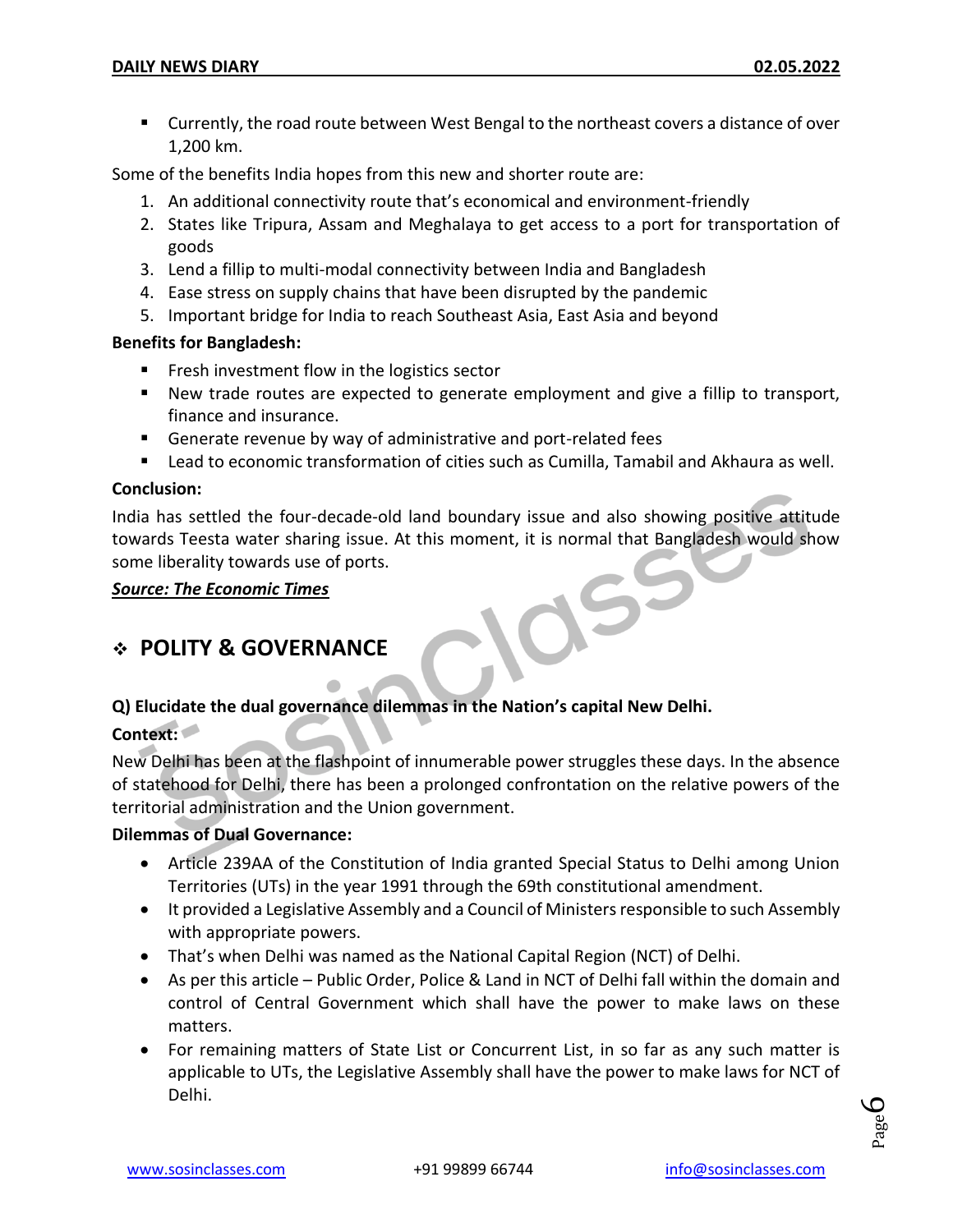#### **Centre-State Dispute:**

- Delhi was given a fully elected legislative assembly and a responsible government through an amendment in the constitution in 1991.
- Since 1991, Delhi had been made a UT with an assembly with "limited legislative powers".
- Cordial relations have prevailed between the Central and Delhi governments since 1996 and all differences have been resolved through discussions – with a few exceptions.

#### **Lt. Governor vs the CM:**

- **The Article 239AA while conferring on the assembly the power to legislate on all matters** in the state list as well as the concurrent list except land, police and public order – contained one sore point.
- It said that in case of a difference between the L-G and the council of ministers, the matter shall be referred to the president by the LG for his decision and pending such decision the LG can take any action on the matter as he thinks fit.
- It is this issue that the constitution bench of the Supreme Court resolved in 2018, when it said that the government does not have to seek the concurrence of the L-G on its decisions.
- Any differences between them should be resolved to keep in view the constitutional primacy of representative government and co-operative federalism.
- It is after this judgement, the Centre brought up this Bill.

#### **NCT of Delhi (Amendment) Bill, 2021:**

- **Among the major proposed amendments, one makes it explicitly clear that the term** "government" in any law made by the Legislative Assembly shall mean the L-G.
- This, essentially, gives effect to the former L-G 2015 assertion that "Government means the Lieutenant Governor of the NCT of Delhi appointed by the President under Article 239 and designated as such under Article 239 AA of the Constitution".
- The Bill adds that the L-G's opinion shall be obtained before the government takes any executive action based on decisions taken by the Cabinet or any individual minister.

*Source: The Hindu*

#### **GS 3**

#### **SCIENCE & TECHNOLOGY**

#### **Q) Analyse the causes that triggers battery fires and safety measures to mitigate the battery fires.**

#### **Context:**

The Union government has constituted an expert panel to probe the recent series of battery explosions in electric vehicles (EVs).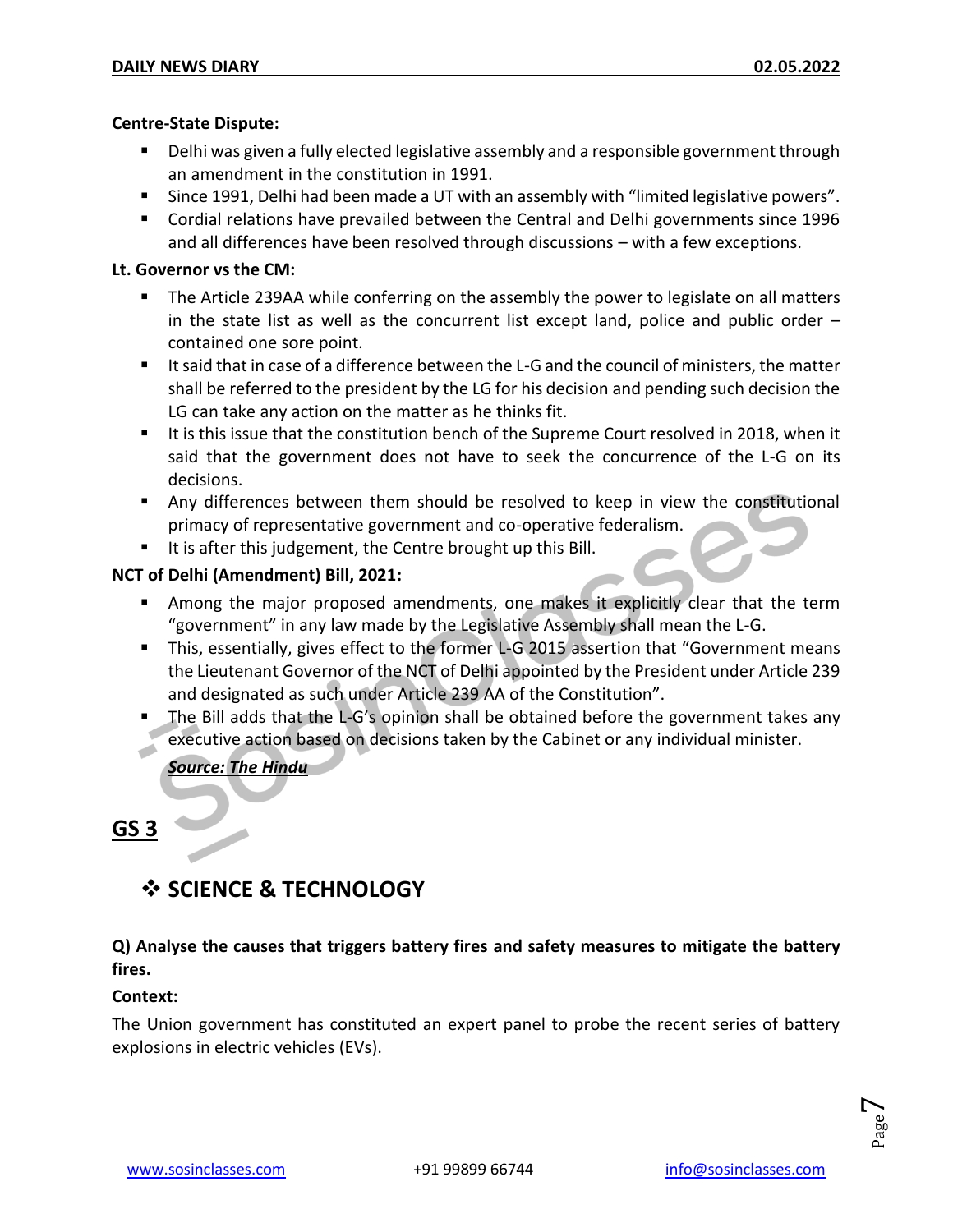#### **Why is the world poised to transition to electric vehicles?**

- The growing concern over climate change has led to global efforts to electrify the transportation sector.
- **IF** In parallel, cost of Li-ion (Lithium-ion) battery technology has decreased by a staggering order of magnitude in the past decade.
- **The convergence of these two factors has resulted in a unique time in our history where** we are at the cusp of a dramatic transition in the transportation sector.
- **There are multiple trade-offs in this complex ecosystem: engineering higher safety often** results in higher costs and lower driving range.
- In this competitive landscape where companies are vying for market share, a race to the bottom can compromise safety.

#### **A race to nowhere**

- **The world has taken note of this moment with governments providing incentives to usher** in the transition and private industry ramping up plans for capturing the market.
- **There is a worldwide race emerging, with vehicle companies, battery manufacturers, and** material suppliers vying with each other for market share.
- **However, Li-ion batteries are complex devices requiring a level of sophistication that can** takes years to perfect.
- Hurrying the development of this complex technology without careful safeguards are leading to increasing safety incidents, as evidenced recently on Indian roads.

#### **Li-ion battery:**

Every Li-ion battery consists of three active components:

- 1. Anode: typically, graphite
- 2. Cathode: based on a nickel, cobalt, and manganese-based oxide; and
- 3. Electrolyte: A salt of lithium in an inorganic solvent

Battery cells are assembled into modules and then further assembled into packs. Li-ion batteries require tight control on the state of charge and the temperature of operation to enhance safety and increase usable life, achieved by adding multiple sensors. Packs are designed to ensure uniform temperature profile with minimal thermal variation during operation.

#### **Causes of battery fires:**

- Battery fires, like other fires, occur due to the convergence of three parts of the "fire triangle": heat, oxygen, and fuel.
- If an adverse event such as a short circuit occurs in the battery, the internal temperature can raise as the anode and cathode release their energy through the short.
- This, in turn, can lead to a series of reactions from the battery materials, especially the cathode, that release heat in an uncontrolled manner, along with oxygen.
- Such events also rupture the sealed battery further exposing the components to outside air and the second part of the fire triangle, namely, oxygen.
- The final component of the triangle is the liquid electrolyte, which is highly flammable and serves as a fuel.
- The combination leads to a catastrophic failure of the battery resulting in smoke, heat, and fire, released instantaneously and explosively.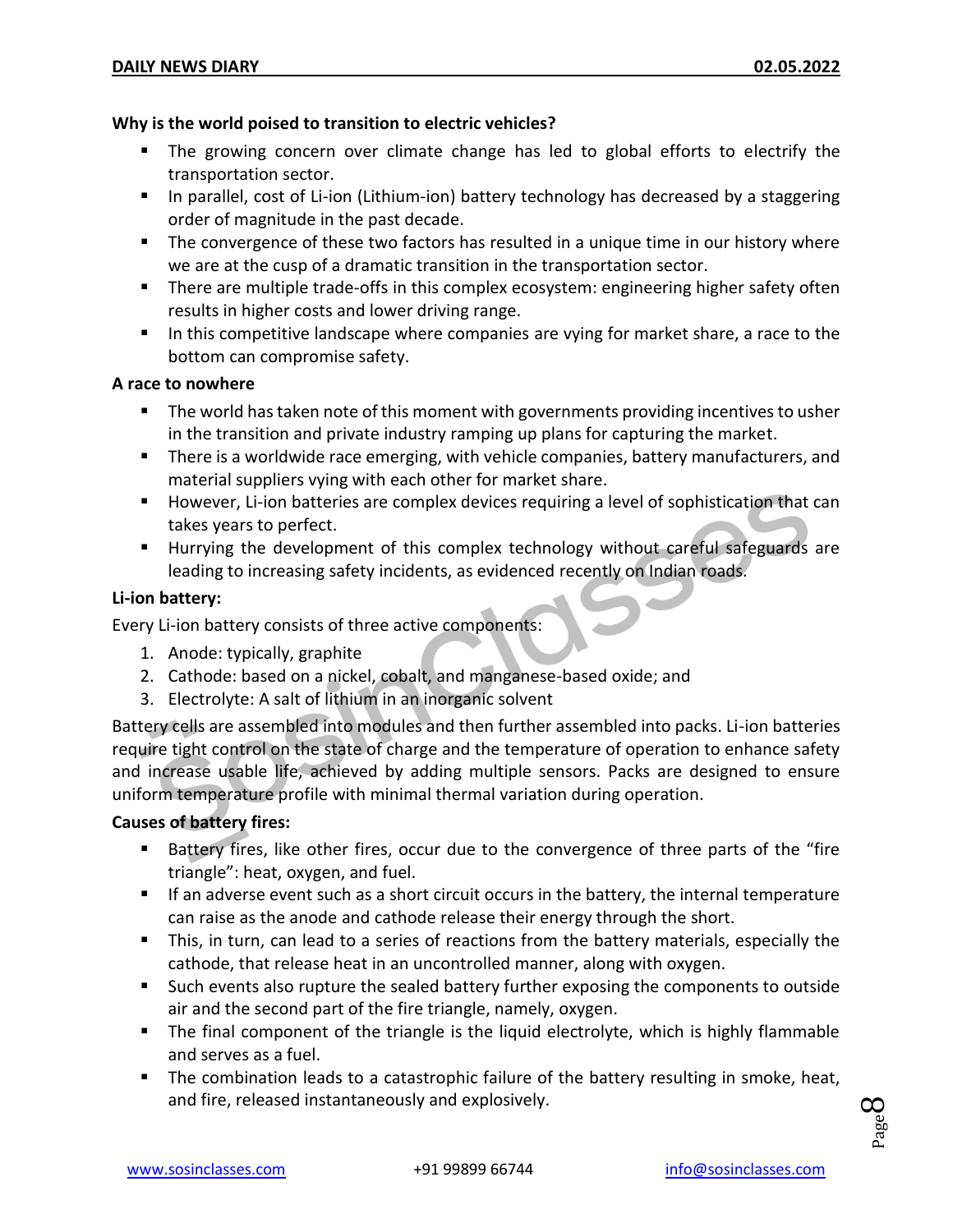#### **What triggers battery fire?**

- The trigger for such events can be a result of internal shorts (like a manufacturing defect that results in sharp objects penetrating the separator).
- The external events may be accident leading to puncture of the cell and shorting of the electrodes, overcharging the battery.
- Any of these triggers may cascade into a significant safety incident.

#### **Battery safety:**

- $\checkmark$  Safety remains a concern for Li-ion manufacturers worldwide especially as cell sizes become larger for applications such as solar-connected storage.
- $\checkmark$  There is a need to remove the threat of battery fires as the roll out of mass electrification takes place.

#### *Source: The Hindu*

#### **SNIPPETS**

#### **GS 2**

#### **POLITY & GOVERNANCE**

**Q) "Introduction of Bhagwat Gita, Veda-Puran, and Upanishads in the school syllabus in school syllabus". Explain.**

#### **Context:**

Uttarakhand education minister Dhan Singh Rawat on Sunday said the state government will include the study of religious texts like Bhagwat Gita, Veda-Puran, and Upanishads in the school syllabus.

#### **Gita in school syllabus:**

- The aim of introducing these texts in the curriculum is to acquaint school students with their culture and traditional Indian knowledge.
- Uttarakhand will become the first state to implement the NEP in upcoming academic session.
- The Gujarat government has already introduced the study of Bhagwat Gita in the school curriculum. Himachal Pradesh has done it too.

#### *Source: Times of India*



Ses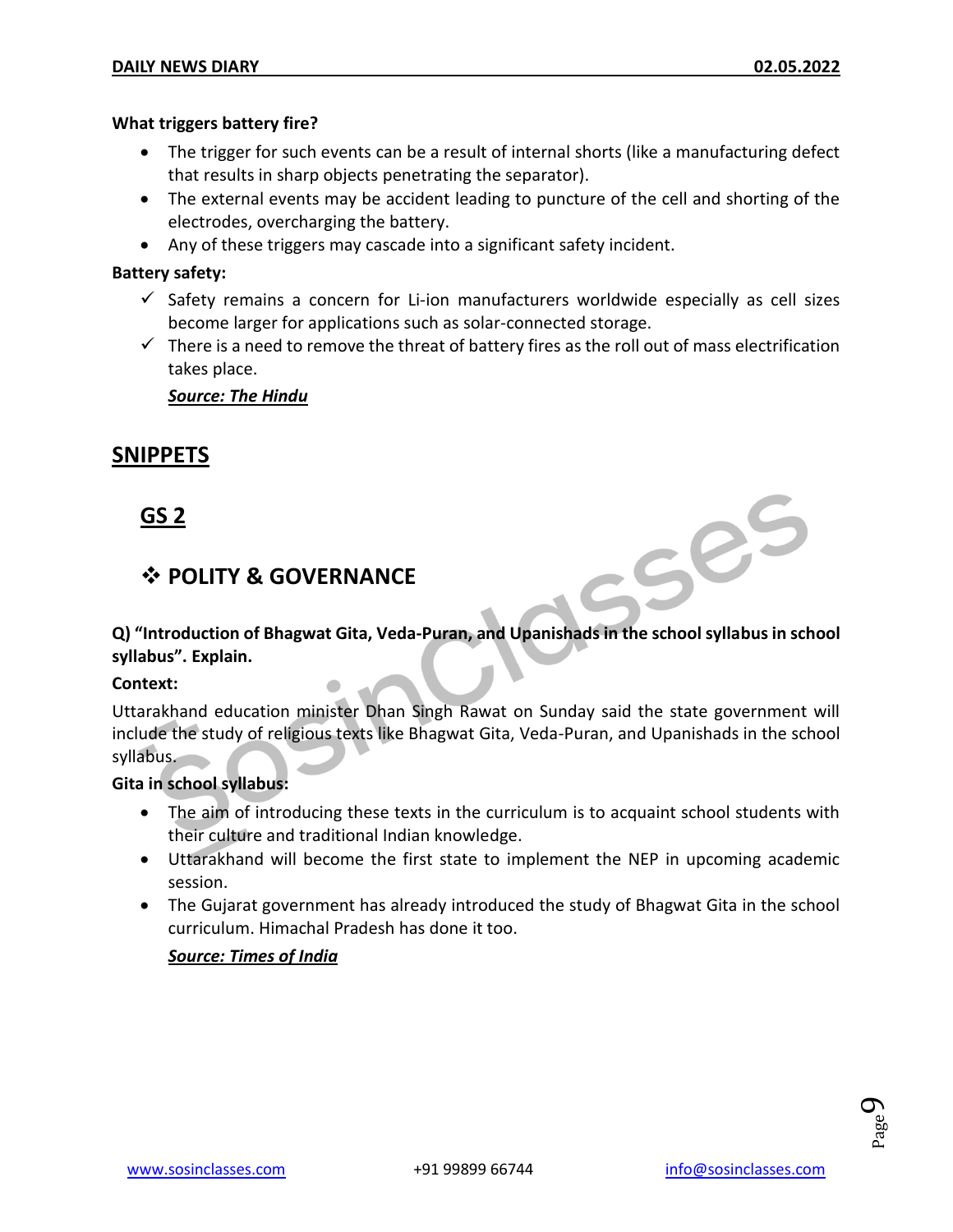#### **Q) Atal Innovation Mission is set up under which of the following ministries?**

- a. Department of Science and Technology
- b. Ministry of Labour and Employment
- c. NITI Aayog
- d. Ministry of Skill Development and Entrepreneurship

#### **Hey from Yesterday –**

**Q) Recently, Google signed memorandum of understanding (MoU) with which of the following State government with an aim of supporting and accelerating the state's vision to leverage technology for the purpose of inclusive social development and sustainable economic development?**

- a. Andhra Pradesh
- b. Telangana
- c. Tamil Nadu
- d. Karnataka

#### **Answer: b**

#### **Explanation:**

 On 28th April 2022, Google announced that it is collaborating with the state government of Telangana and signed a memorandum of understanding (MoU) with the aim of supporting and accelerating the state's vision to leverage technology for the purpose of inclusive social development and sustainable economic development.

OSSES

- Under this MoU, Google will be extending Google Career Certificate scholarships to the youngsters of the state to make them job-ready.
- Google will also be collaborating with the Telangana government to support the state's women entrepreneurs through business, digital, and financial skills training.
- Google will also be strengthening the government's school modernization efforts via learning and digital teaching tools and solutions.
- The organization will also be looking to support the government's efforts of using digital technologies in agriculture and improving public transportation.